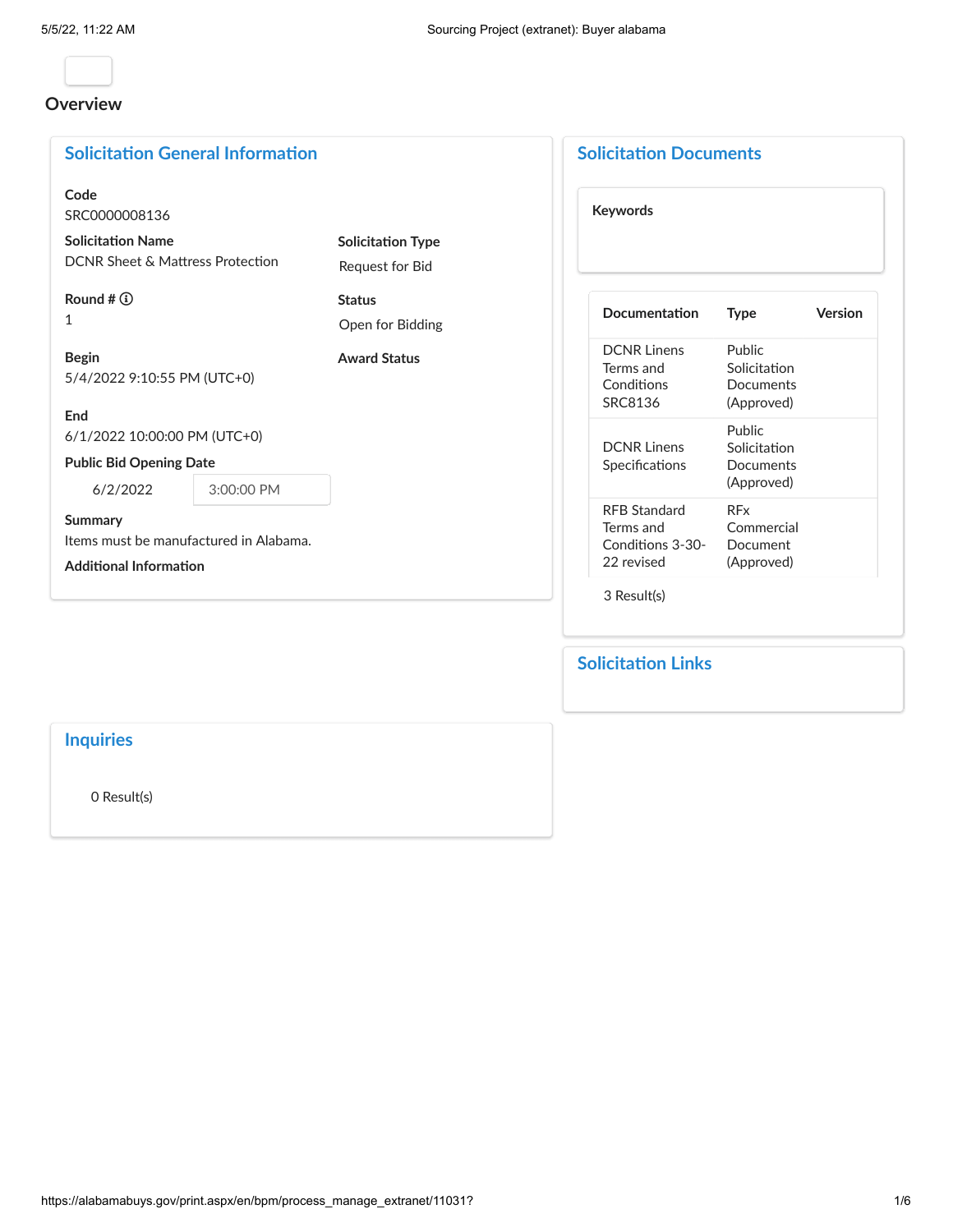# **Questionnaire (Ext)**

# **Questionnaire (Ext)**<br>Questionnaire Cont<br>Campaign<br>DCNR Sheet & Mattress F **Questionnaire Context Campaign** DCNR Sheet & Mattress Protection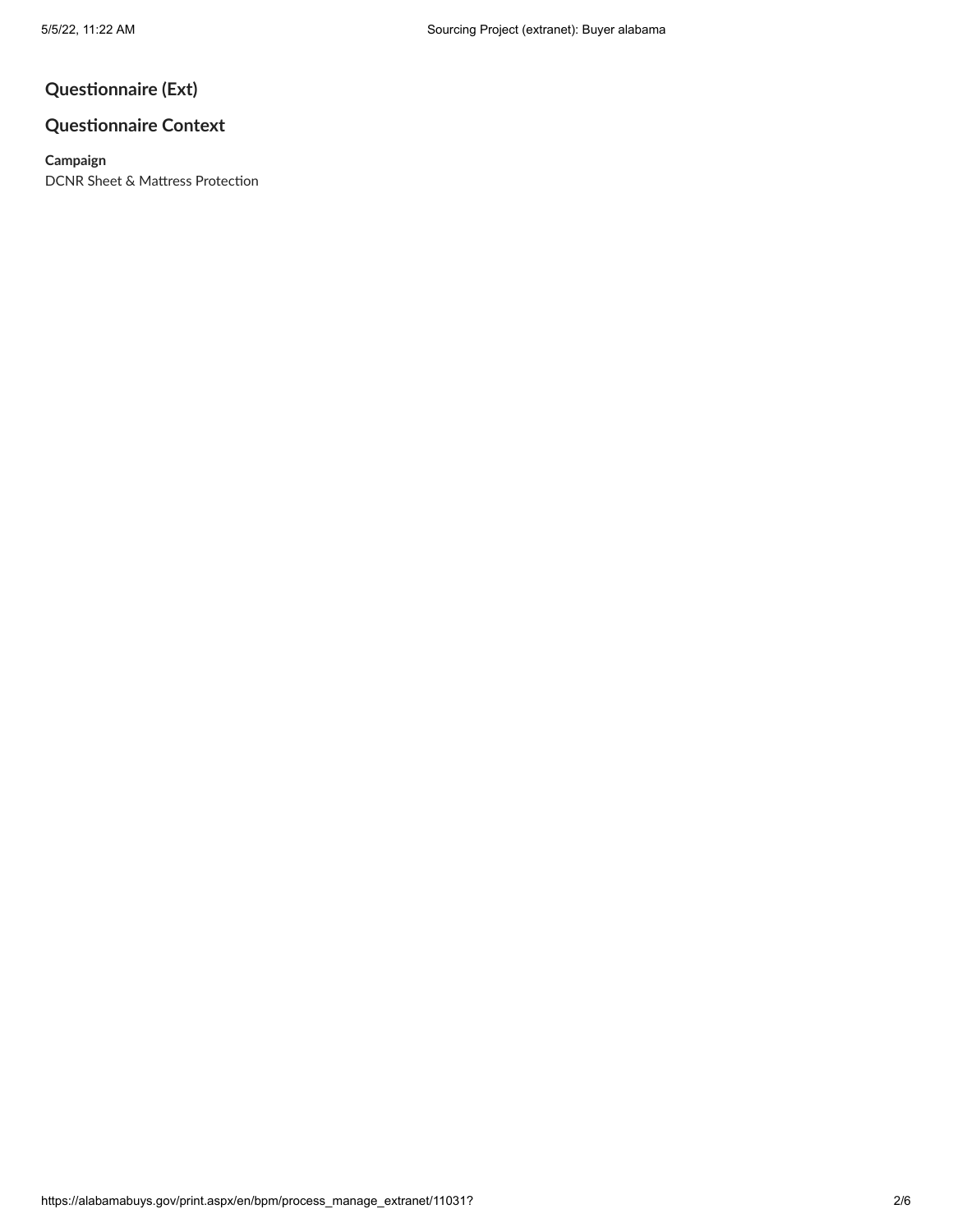$0/7$ 

# Questionnaire's answer<br>
0/7<br>
Documentation P<br>
Provide documentation o<br>
Answer<br>
Is the product your are su<br>
Answer<br>
Provide the Market Sugge<br>
DreamCool Egyptian Co<br>
Answer<br>
DreamCool Pima Cotto<br>
Answer<br>
DreamCool Pima Cotto

**Provide documentation of Authorized Distributor**

**Answer**

Documentation Requirement<br>
ovide documentation of Authorized Distributor<br>
swer<br>
the product your are submitting for bid, manufactured in the State of Alabama<br>
swer<br>
ovide the Market Suggest Retail price for the Following i **Is the product your are submitting for bid, manufactured in the State of Alabama? Example 11:22 AM**<br> **Documentation Requirement**<br> **Documentation Requirement**<br> **Cooloumentation of Authorized Distributor<br>
<br>
<b>Example 2014**<br> **Cooloumentation of Authorized Distributor<br>
<br>
<b>Example 2014**<br> **Cooloumentation of** Example 1:22 AM<br> **Documentation Requirement**<br> **Documentation Requirement**<br> **Documentation of Authorized Distributor**<br> **Example 2:**<br> **Cool Cool Cool Cool Cool Cool Cool Cool Cool Cool Cool Cool Cool Sourcing Project (extranet)**<br> **Documentation Requirement**<br> **Documentation of Authorized Distributor**<br> **ReamCool documentation of Authorized Distributor**<br> **ReamCool type are submitting for bid, manufactured in the State of Probes the Same Scheme Scheme Scheme Scheme Scheme Scheme Scheme Scheme Scheme Scheme Scheme Scheme Scheme Scheme Scheme Scheme Scheme Scheme Scheme Scheme Scheme Scheme Scheme Scheme Scheme Scheme Scheme Scheme Scheme Sc** 

**Answer**

Provide the Market Suggest Retail price for the Following items:

**Answer**

**Answer**

**DreamCool Mattress Protector** 

**Answer**

**Dream Comfort Twin Mattress Encasements** 

**Answer**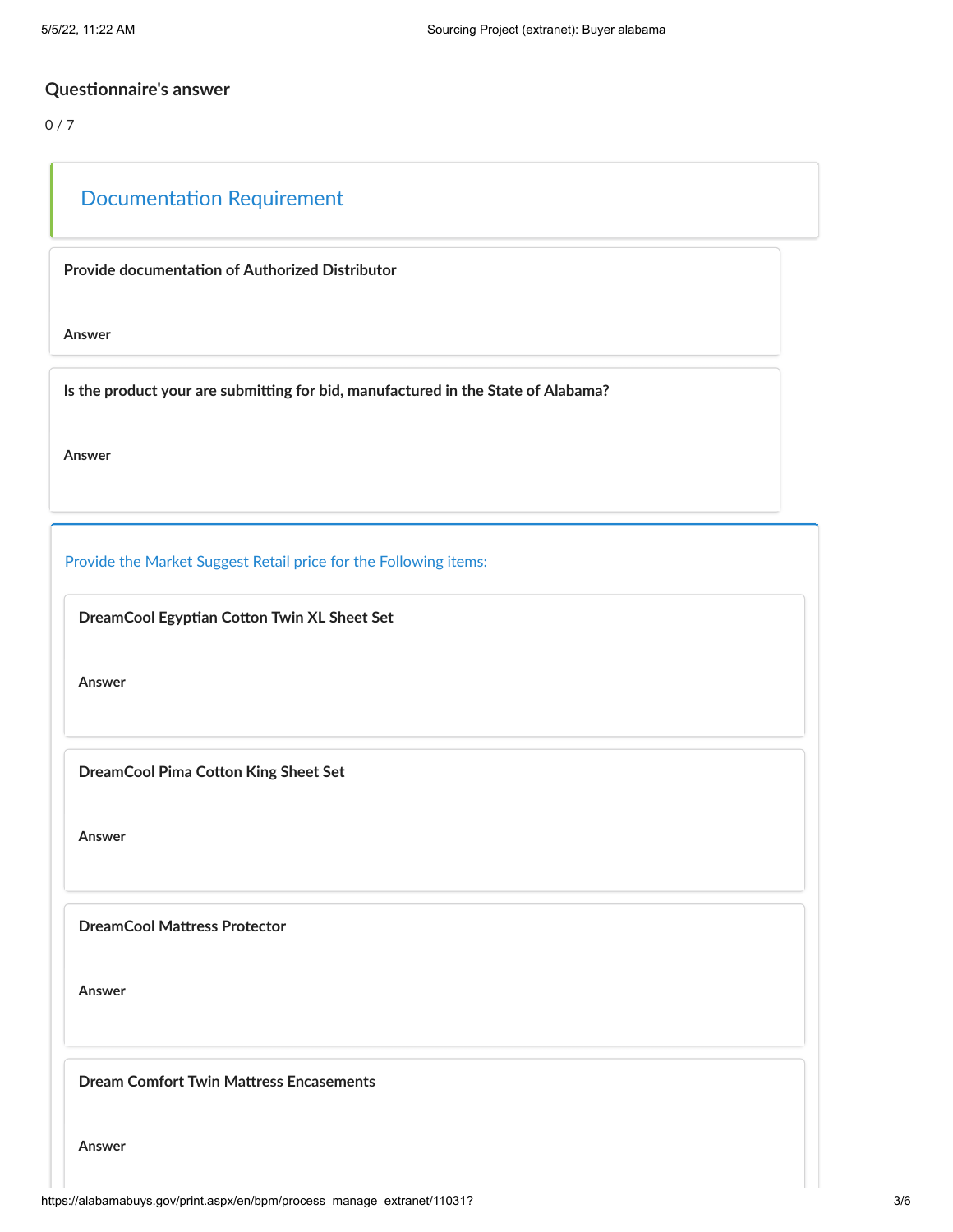**DreamChill Queen Pillow Protectors**

**Answer**